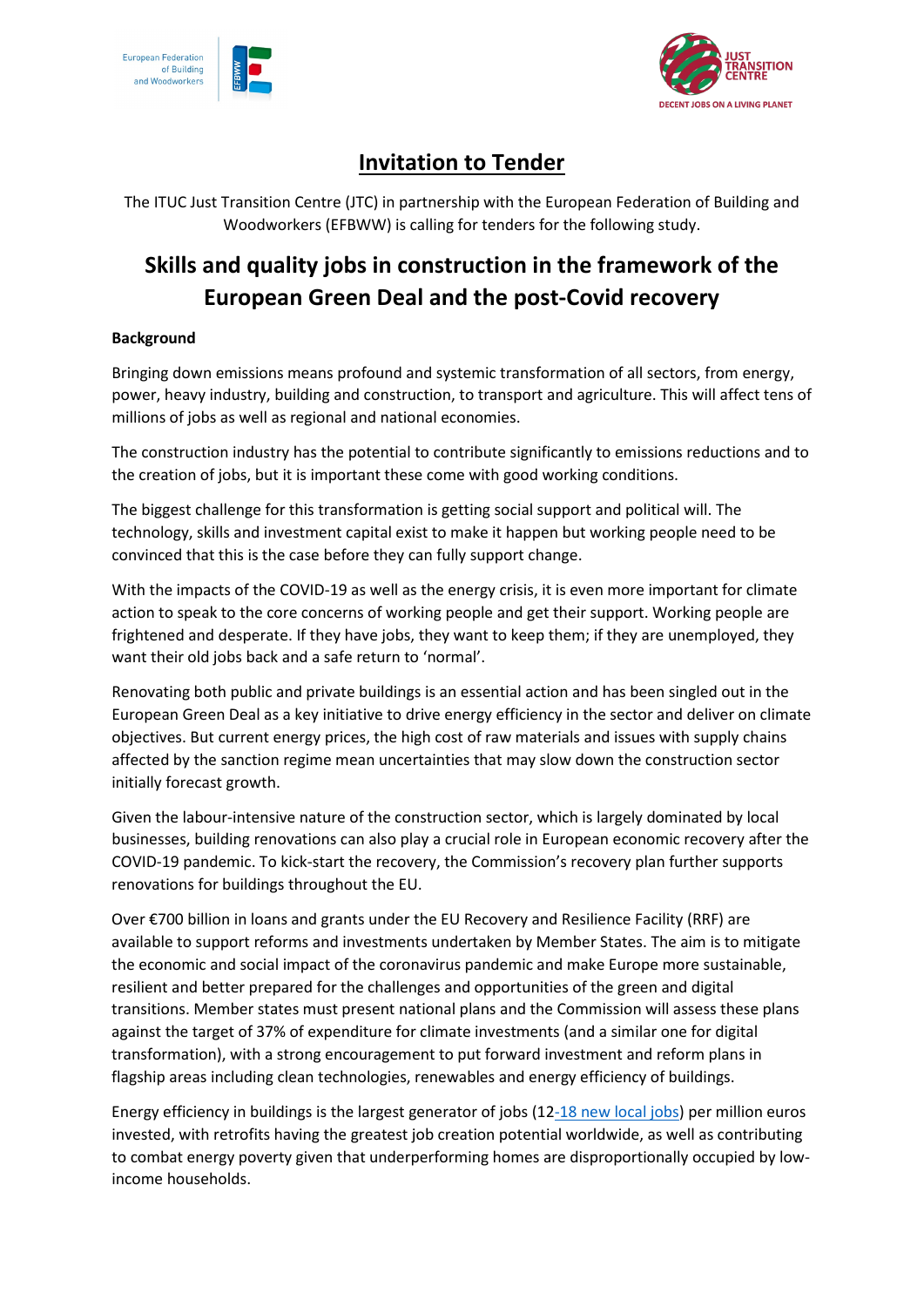





The union movement in Europe has called for all investments covered by

the RRF to be financed under the condition that these lead to a net job creation and provide shelter to workers that are experiencing job transitions. Achieving these objectives requires EU policies that ensure social dialogue, produce concrete outcomes, and are rooted in real-world experiences that people can trust.

The Just Transition Centre was established in 2016 by the ITUC and partners. The Centre brings together workers and their unions, businesses and governments in social dialogue and stakeholder engagement with communities and civil society to ensure that labour has a seat at the table when planning for a Just Transition to a low-carbon world.

The European Federation of Building and Woodworkers (EFBWW) is the European Workers' Industry Federation for the following sectors: building, woodworking, forestry and allied industries and trades. The EFBWW has 76 affiliated unions in 35 countries and represents a total of 1,500,000 members. The EFBWW is a member organisation of the European Trade Union Confederation (ETUC).

### **Purpose of the study**

An ageing workforce, skills shortages, precarious work, fraud and a lack of gender diversity are among the biggest challenges in a sector that has been severely hit by the crisis. Trade unions are demanding a paradigm shift, not a return to business as usual. In particular, the EFBWW is calling for sustainable investment to create new jobs in the context of the Green Deal, a relaunch of the building industries based on social progress and direct employment, a plan for new European infrastructure and to update and maintain existing infrastructure, speeding up the Renovation Wave with specific attention to affordable housing, and initiatives to combat energy poverty.

The [EU estimates](https://eur-lex.europa.eu/resource.html?uri=cellar:0638aa1d-0f02-11eb-bc07-01aa75ed71a1.0003.02/DOC_1&format=PDF) that 160.000 new jobs will be created in Europe, but the EFBWW believes this grossly underestimates the actual need. *Unions claim that in Spain* alone, for instance, energy efficiency renovations can create work for nearly half a million people.

The outcome of the study will be used to empower EFBWW members with information that supports their advocacy for an overhaul of the business model, currently based on cheap unskilled labour in long subcontracting chains, with high levels of insecurity and dangerous working conditions. This business model is unlikely to deliver the number of workers and the skill level necessary to meet the climate targets because it is predicated on minimal investment in the labour force and in the quality of the work.

The new investments offer an opportunity to restore the attractiveness of the sector for young people and a more diverse workforce, through improving working conditions and the apprenticeship offer.

The objectives of the study are:

- to identify how many workers need to be upskilled and re-skilled, and how many new workers need to enter and remain in the sector to achieve Renovation Wave and other relevant EU climate law targets;
- to demonstrate how many jobs/workers will be sustained through EU funds, public investment and procurement contracts in the framework of the Resilience and Recovery Facility.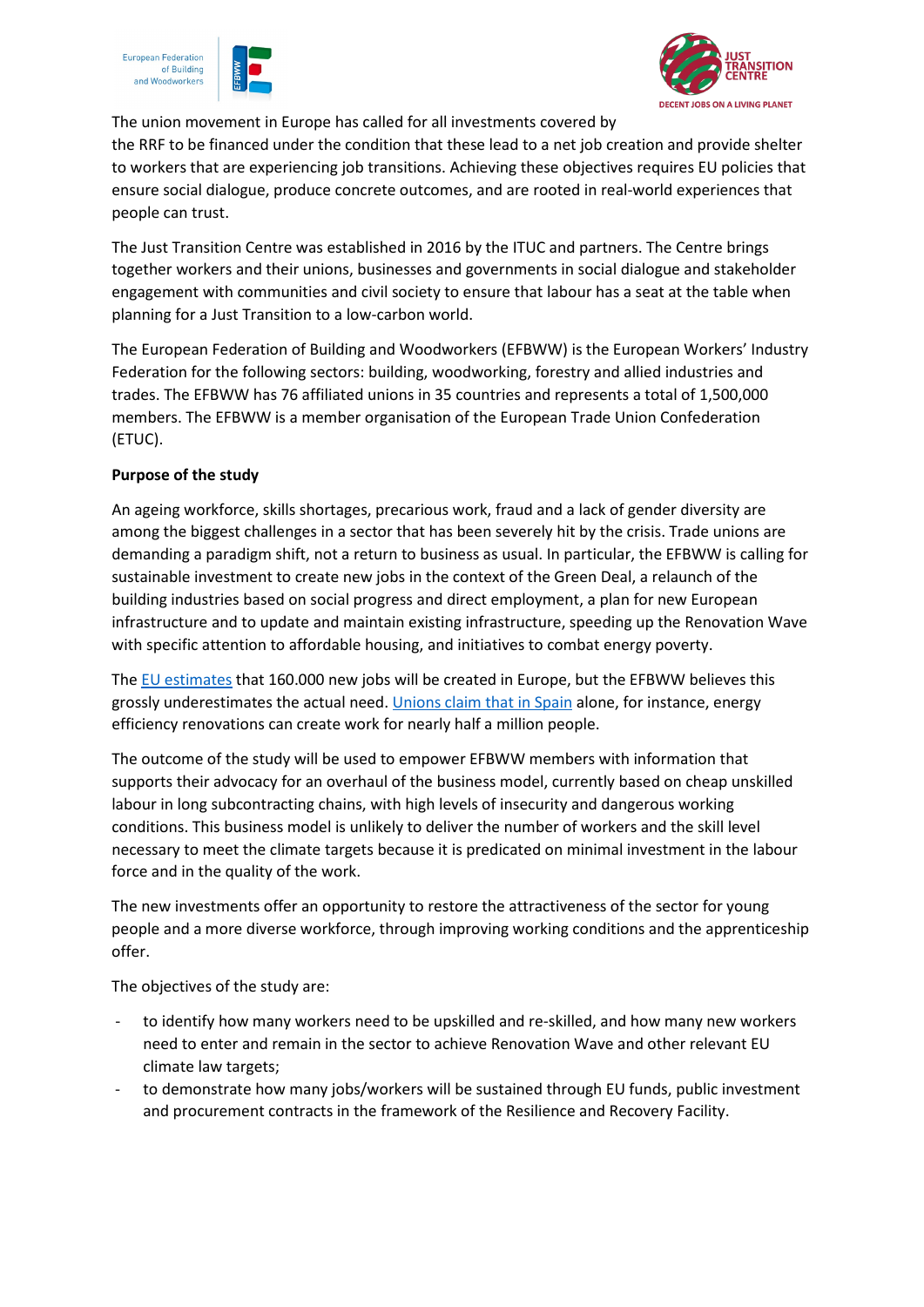



## **Outline of the research**

This study will include the following outline/ sections:

- − Summary of the findings
- − Research findings
- − Case studies
- − Conclusions
- − Recommendations for labour, industry, EU

These sections are preliminary and should be seen as guidance and not as a pre-determined format. Elaboration on outline should be further developed in the tender.

## **Methodology**

The study will consist of a mix of desk research, quantitative analysis and comparisons with existing figures provided for instance by the European Commission. This will be complemented by interviews with key organisations such as EFBWW affiliates, the employer body FIEC, members of the Renovate Europe Alliance secretariat, European Commission officials, and others as relevant.

#### **Process**

The study will be managed by a steering/working group comprising representatives from ITUC's Just Transition Centre, EFBWW, and key affiliates as identified by EFBWW.

Indicative Timeline:

- Kick off meeting between steering group and consultant(s) (*end of August/early-September*)
- Phase 1: Inception report (*mid-September*)
- Phase 2: First draft (*early/mid October*)
- Meeting with steering group (end of *October*)
- Phase 3: Final report to steering group (*mid-November*)
- Phase 4: publication and launch (early December)

The final report will be presented in English and with a format and quality ready for publishing.

#### **Qualifications and experience**

Tenders shall be evaluated based on the following factors:

- − Researcher (or research team's collective) experience, background, and qualifications
- − Experience of research or other work related to trade union movement
- − Experience with or provable understanding of Just Transition and the building and construction industry in Europe
- − Excellent understanding of the role of trade unions in general and for worker's rights.

It will be considered an advantage if you are a researcher from/with a background in construction and its supply chain.

A CV for each team member shall be included in the tender response. It should contain a full description of relevant qualifications and professional work experience. It is important that